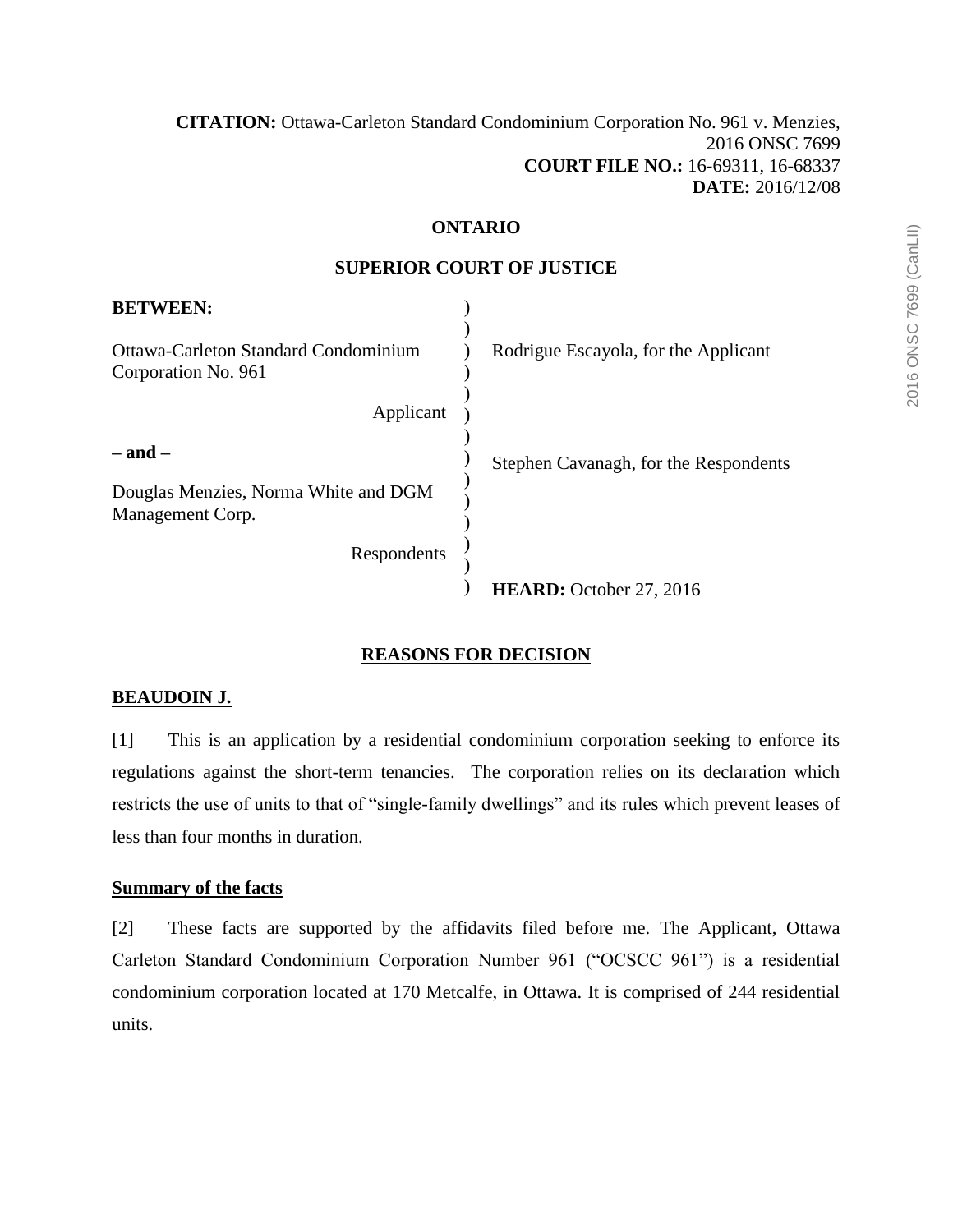[3] The Respondents, Douglas Menzies, an Ottawa lawyer, and his wife Norma White are the registered owners of unit 2601 ("the unit") at OCSCC 961. DGM management is a private corporation solely controlled and directed by Douglas Menzies and/or Norma White. According to the affidavit of Norma White dated, April 19, 2016, DGM leases the unit and DGM's lease runs until March 1, 2018.

[4] Article 3.1 of OCSCC 961's declaration provides that its residential units are to be occupied "only for the purpose of a single family dwelling which includes a home office […] and for no other purpose". The declaration further provides that all occupants of the units, including, tenants, residents and visitors, are to comply with the *Condominium Act*, 1998. S.O. 1998, c. 19. Amended by: 2000, c. 26, Sched. B, s. 7, the declaration, the bylaws and the rules.

[5] OCSCC 961 became aware that an increasing number of its units had been offered for rent on a very short term basis on numerous websites such as *Airbnb*. Units were rented for periods as short as a single night, on a repeated basis within any given month. Through such short-term leases, owners were offering the units to complete strangers, in addition to allowing them access to all of OCSCC 961's common elements and amenities such as parking, the exercise room, the pool, meeting rooms and the elevators. Without the consent of the other owners, some owners were basically operating a hotel out of a residential complex.

[6] OCSCC 961 became aware the unit was listed for rent and was made available on the following websites;

> Airbnb; Expedia.ca; Kayak.com; ca.hotels.com; hotels.com; Orbitz.com; reservation desk.com; easy to book.com hoteis.com.

[7] The unit was made available for stays as short as a single night. Just as with any hotel, the listings for the unit provided for a "check in" and check out" times, had deposits and cancellation policies, and provided for a cleaning fee and credit card payments. The listings specifically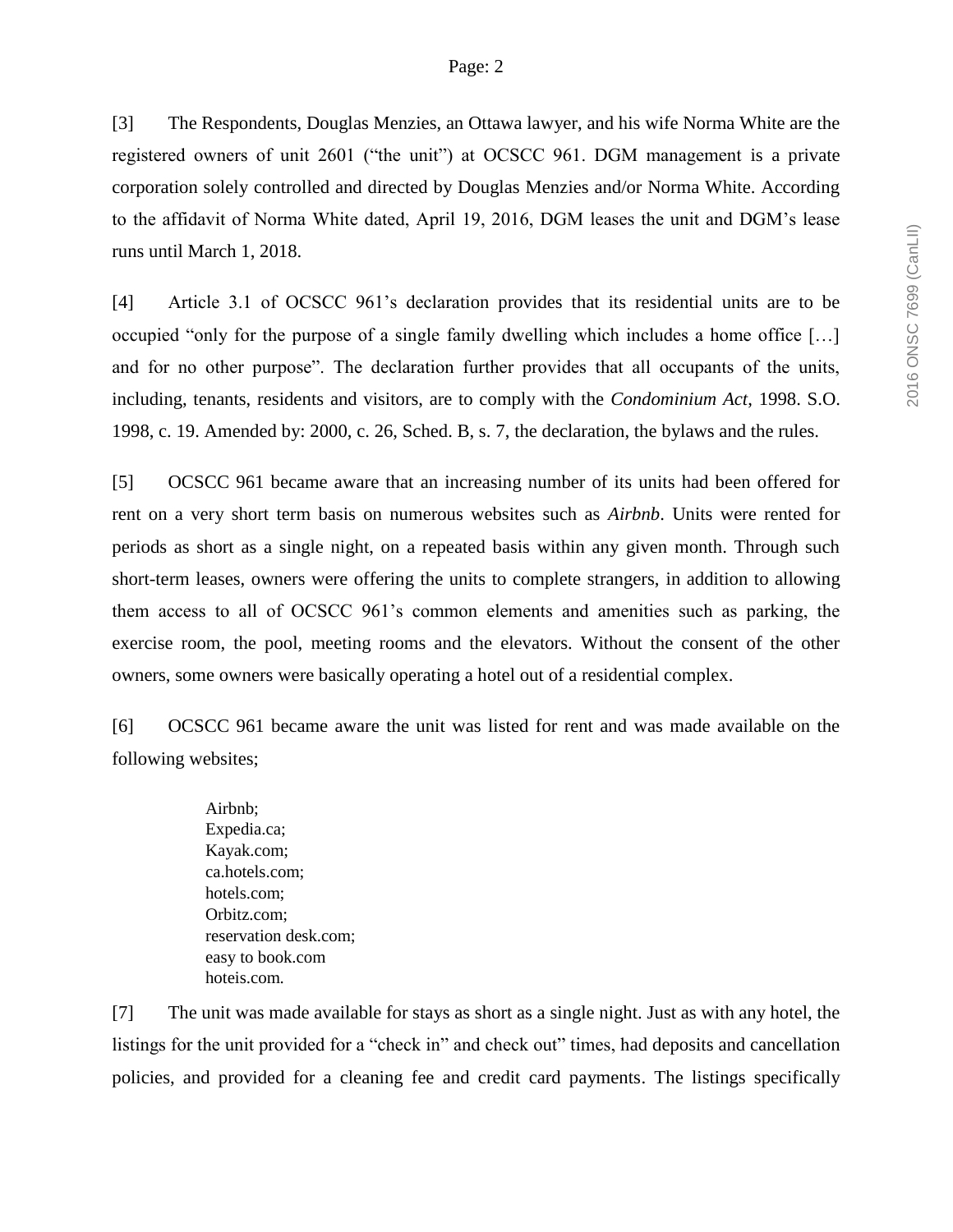granted access to the condominium's amenities, gym, meeting areas and unit 2601 had no less than 13 reviews of guests who leased it in recent months.

[8] The Airbnb listing specifically requested that guests "be discreet about mentioning Airbnb to anyone in the building and under no circumstances should [guests] ever leave the keys with the concierge." This use of the unit resulted in at least one complaint.

[9] In a letter dated May 6, 2016, Menzies confirmed that he used the unit to lodge out-oftown witnesses and experts for trial preparation and for the office's annual Christmas party. In an affidavit dated June 24, 2016, White stated that they also offered the unit on silent auctions to non-profit organizations and to accommodate "office functions and other office needs from time to time."

[10] The Board of Directors of OCSCC 961 viewed these and other short-term leases as not constituting a *bona fide* single-family dwelling use and that these leases were similar to the commercial operation of a hotel. The Board of Directors and other owners viewed these leases as constituting a nuisance and a disruption to other owners and occupants. The Board was also concerned with the liability of these occupants imposed upon the corporation. OCSCC 961 is considered to be the "occupant" under the *Occupiers Liability Act*, RSO 1990 c. O.2.

[11] On April 11, 2016, the Board of Directors decided to adopt a rule further defining a length of tenancies which would be acceptable. The Board opted to fix such minimal tenancies to four months. As provided by the *Act*, the proposed rule was circulated to all registered owners, including Menzies and White, at their registered address of service on April 11, 2016.

[12] As required under the *Act*, the notice to owner specifically advised them that the rule would come into effect 30 days after the date of the notice, unless the board received from the owners, prior to that date, a requisition for an owners meeting to submit the rule to a vote.

[13] By way of a letter dated April 15, 2016, Menzies indicated that he represented "owners" affected by the proposed rule. He argued that the Board's actions were "illegal", "ultra vires", "unwarranted" and that he would seek a permanent injunction and damages.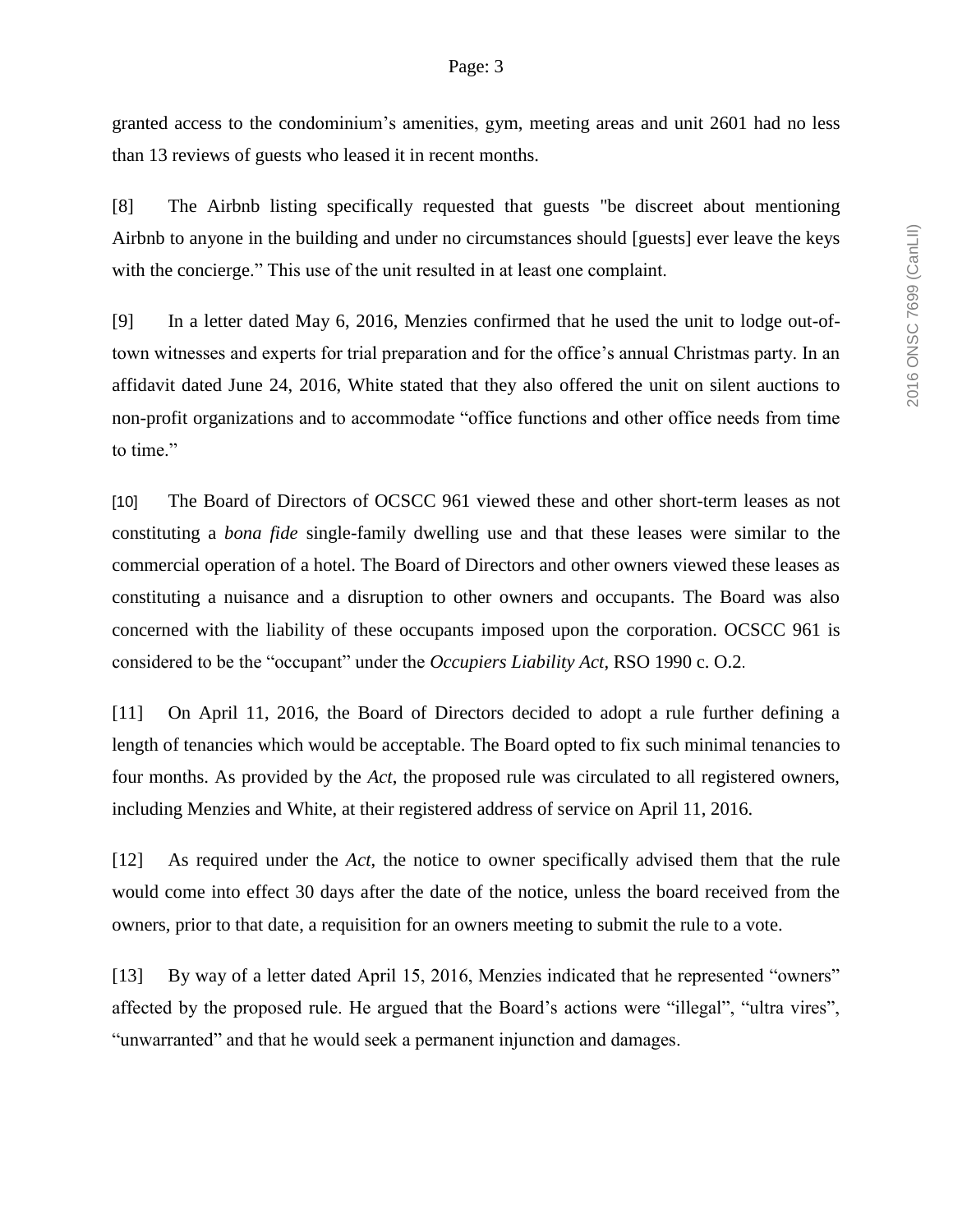[14] By way of a letter dated April 21, 2016, OCSCC 961 confirmed the identity of its solicitor of record and indicated that the proper way to oppose the proposed rule was for the owners wishing to oppose it to requisition of a meeting of the owners. This would lead to a vote on rule.

[15] On April 22, 2016, after having received a letter from OCSCC 961, DGM issued its application (Court File No. 16-68337) and brought an *ex parte* motion and obtained an interim injunction restraining the corporation from interfering with his short-term rental activities with regard to unit 2601.

[16] Despite the OCSCC 961's letter of April 21, 2016, Menzies provided no notice of this motion and made no effort to contact the Corporation's lawyer to alert them to the motion. Menzies did not advise the court that he and his wife owned the unit in question and that they controlled DGM management.

[17] On May 13, 2016, Justice Scott set aside the *ex parte* order obtained by DGM and concluded that there was a failure to serve the defendants and there was no full and fair disclosure to the original Justice. Justice Scott also concluded that the injunction test was not met and awarded costs of \$5,500 against the Applicant.

[18] The deadline for owners to requisition a meeting of the owners to vote on the proposed rule was May 11, 2016. OCSCC 961 did not receive any requisition from any owners. As such, the rule became effective and enforceable on May 11, 2016.

[19] On May 16, 2016, following the setting aside of the *ex parte* injunction: the formal adoption of the proposed rule, OCSCC 961 wrote to Menzies, reiterating that the owners of the unit were to cease and desist from entering into short-term leases or from allowing any form of "hoteling" or short-term occupancy of the unit.

[20] Menzies continued to file additional materials in support of DGM's application and proceeded to schedule a hearing date of October 27, 2016. A total of 8 affidavits were filed on DGM' behalf, the last one was served on September 8, 2016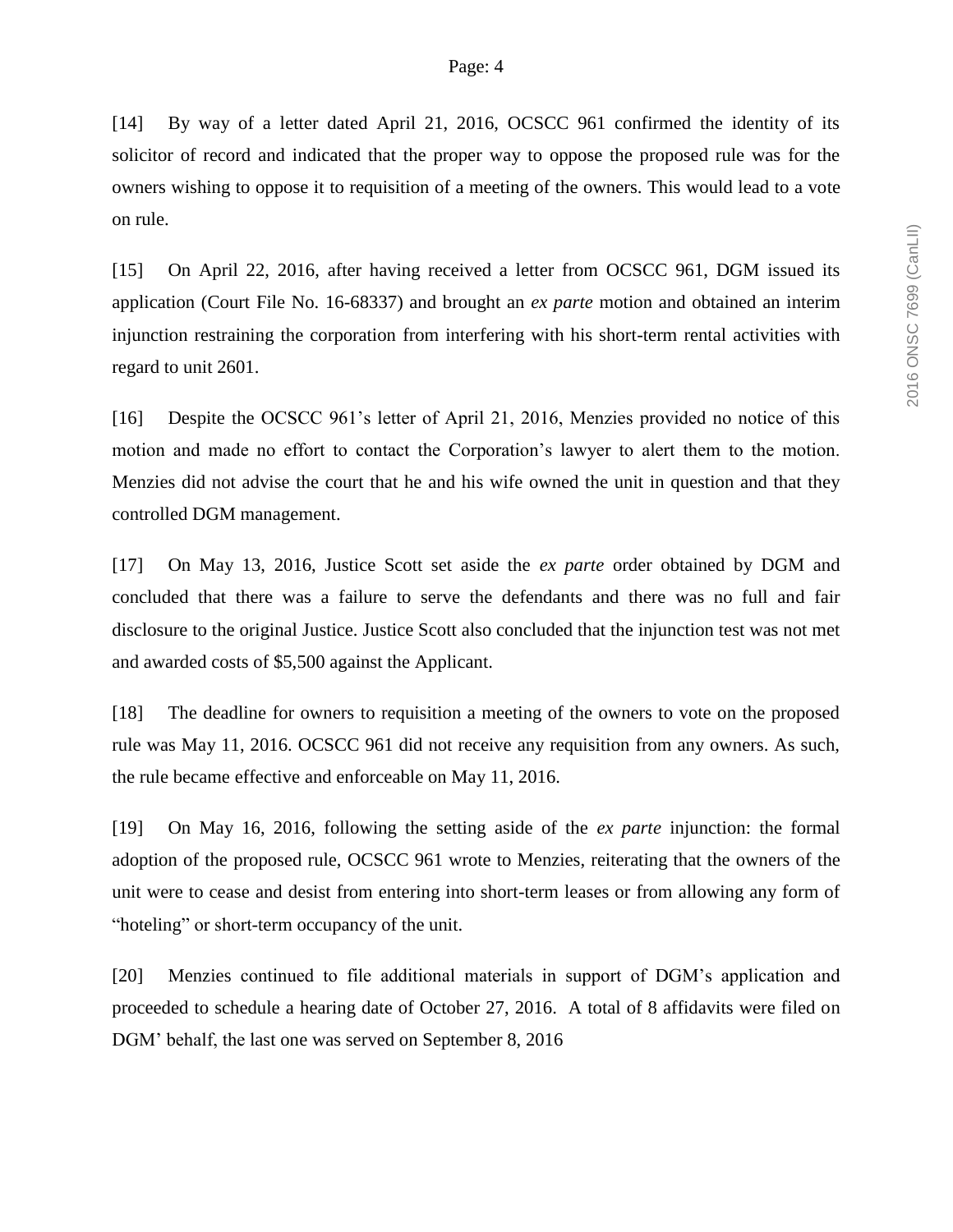[21] On July 14, 2016, OCSCC 961 issued this counter-application to obtain compliance.

[22] On October 13, 2016, DMG Management formally abandoned its Application, but retained the right to argue costs. On October 17, 2016 Mr. Menzies advised that it would not oppose nor consent to the Corporation's Application. A week before the hearing, the Respondents changed counsel and advised that they objected to the Court's jurisdiction in this Application.

[23] The Respondents raise these preliminary issues

- a) Is DGM a proper party?
- b) Is this application stayed by virtue of Section 132(4) of the Act, since no mediation or arbitration has been sought of the disagreement between the parties?
- c) Should notice be given to all of the other 243 unit owners, so that they could make submissions, if they chose?
- d) Do the Declaration, and the Rules prohibit the form of short term rental or other uses engaged in by the Respondents?
- e) Has the application become moot since Menzies has undertaken not to lease the unit?

### **a) Is DGM a proper party?**

[24] Although DGM commenced its own application against OCSCC 961 wherein it describes itself as the lessee of the unit and therefore entitled to seek injunctive relief against OCSCC 961; it now claims that it is not a proper party to OCSCC 961's application. The reasons for this will become more obvious later.

[25] OCSCC 961 claims that DGM is an "occupier" within the meaning of the *Act.* Although "occupier" is not a defined term, it makes a distinction between "owners" and "occupiers". Sections 17(3) and 119(1) of the *Act* provide:

### **Ensuring compliance**

(3) The corporation has a duty to take all reasonable steps to ensure that the owners, the occupiers of units, the lessees of the common elements and the agents and employees of the corporation comply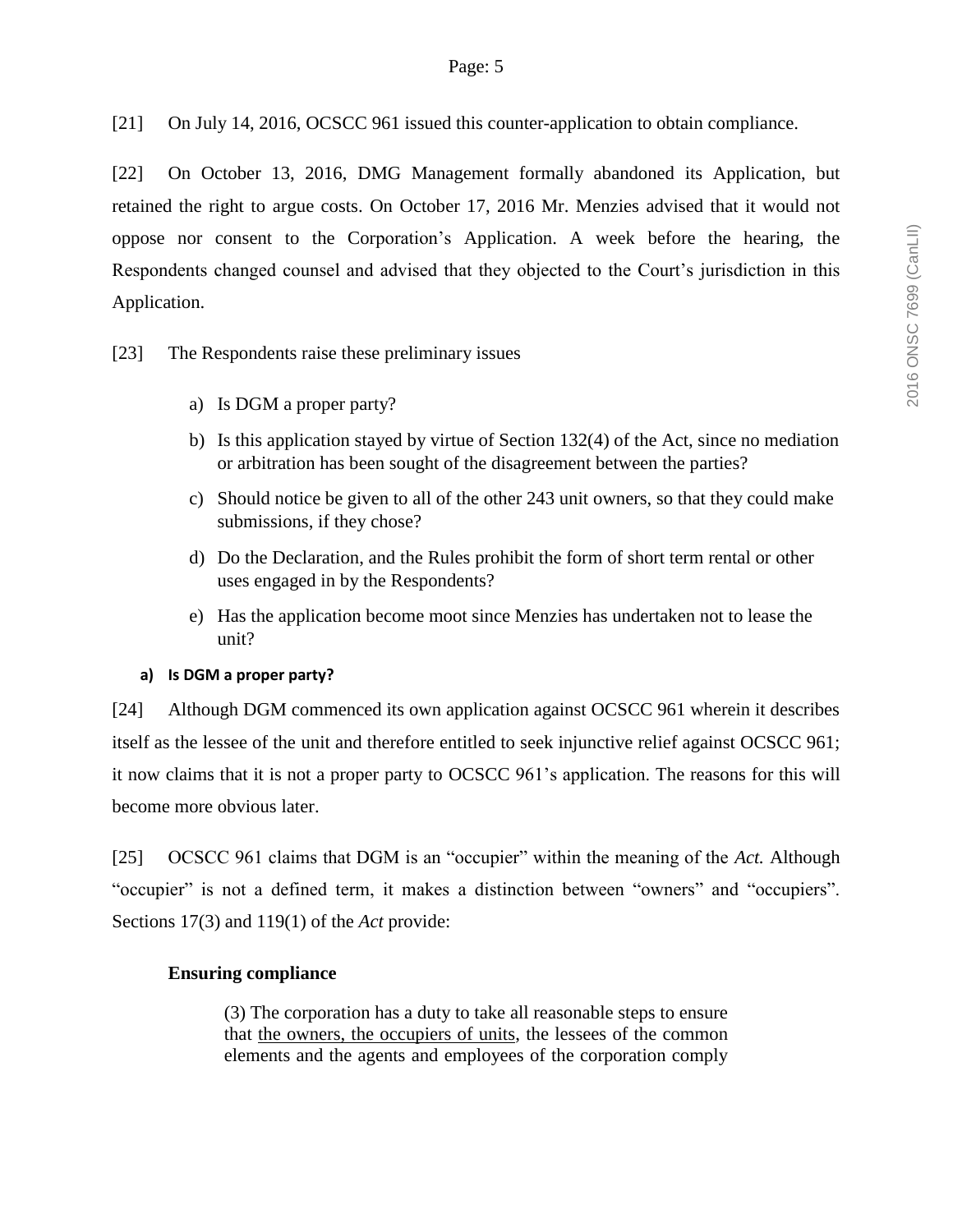with this Act, the declaration, the by-laws and the rules. 1998, c. 19, s. 17 (3).

…

### **Compliance with Act**

119. (1) A corporation, the directors, officers and employees of a corporation, a declarant, the lessor of a leasehold condominium corporation, an owner, an occupier of a unit and a person having an encumbrance against a unit and its appurtenant common interest shall comply with this Act, the declaration, the by-laws and the rules. 1998, c. 19, s. 119 (1).

[26] Occupier is a defined term under the section 1 of *Occupiers' Liability Act* R.S.O. 1990, CHAPTER O.2

### **Definitions**

1. In this Act, "occupier" includes,

(a) a person who is in physical possession of premises, or

(b) a person who has responsibility for and control over the condition of premises or the activities there carried on, or control over persons allowed to enter the premises, despite the fact that there is more than one occupier of the same premises; ("occupant")

[27] The Oxford Dictionary defines an occupier as "A person or company residing in or using a property as its owner or tenant, or (illegally) as a squatter."

[28] In this case, I have no difficulty concluding the DGM is an occupier, As Norma White deposes in her own affidavit dated April 19, 2016:

DGM Corp leases the condo unit 2601 at 179 Metcalfe in the condo building known as Tribeca West – OCSCCC 961. DGM pays the condo expenses – mortgage, taxes, condo fees, hydro and internet costs averaging \$3,750.00 per month. DGM Corp in turn rents out the unit on a short term basis through its agent Lisa Miall for periods of time that I and my family do not require it.

[29] These activities would meet the dictionary definition of an "Occupier" and would expose DGM to the duties and responsibilities of an "occupier" under the *Occupiers Liability Act*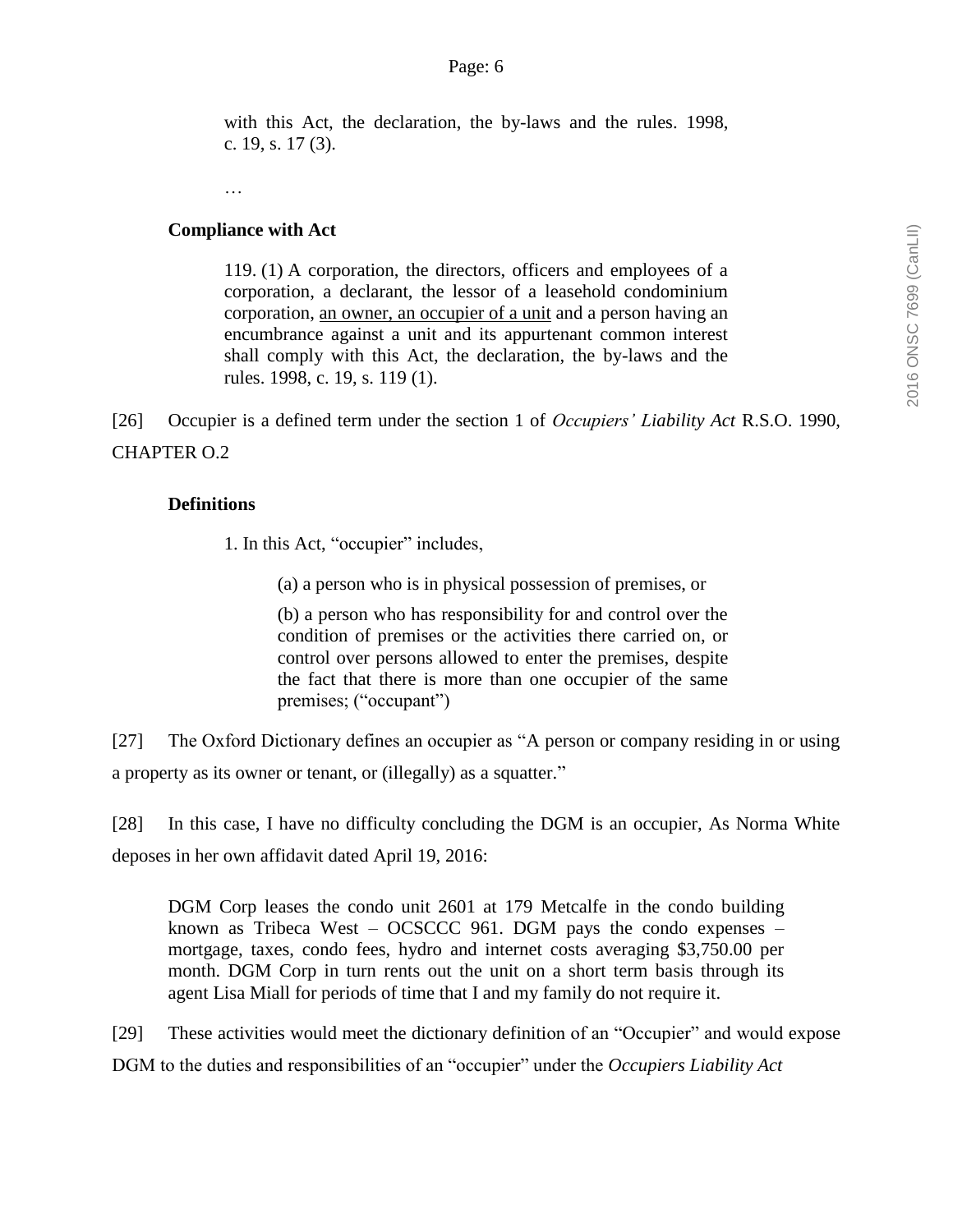[30] I conclude that DGM, as well as Menzies and White, as unit owners, are proper and necessary parties to this application and are therefore obligated to comply with the *Act*, the declaration, the by-laws and the rules of OCSCC 961.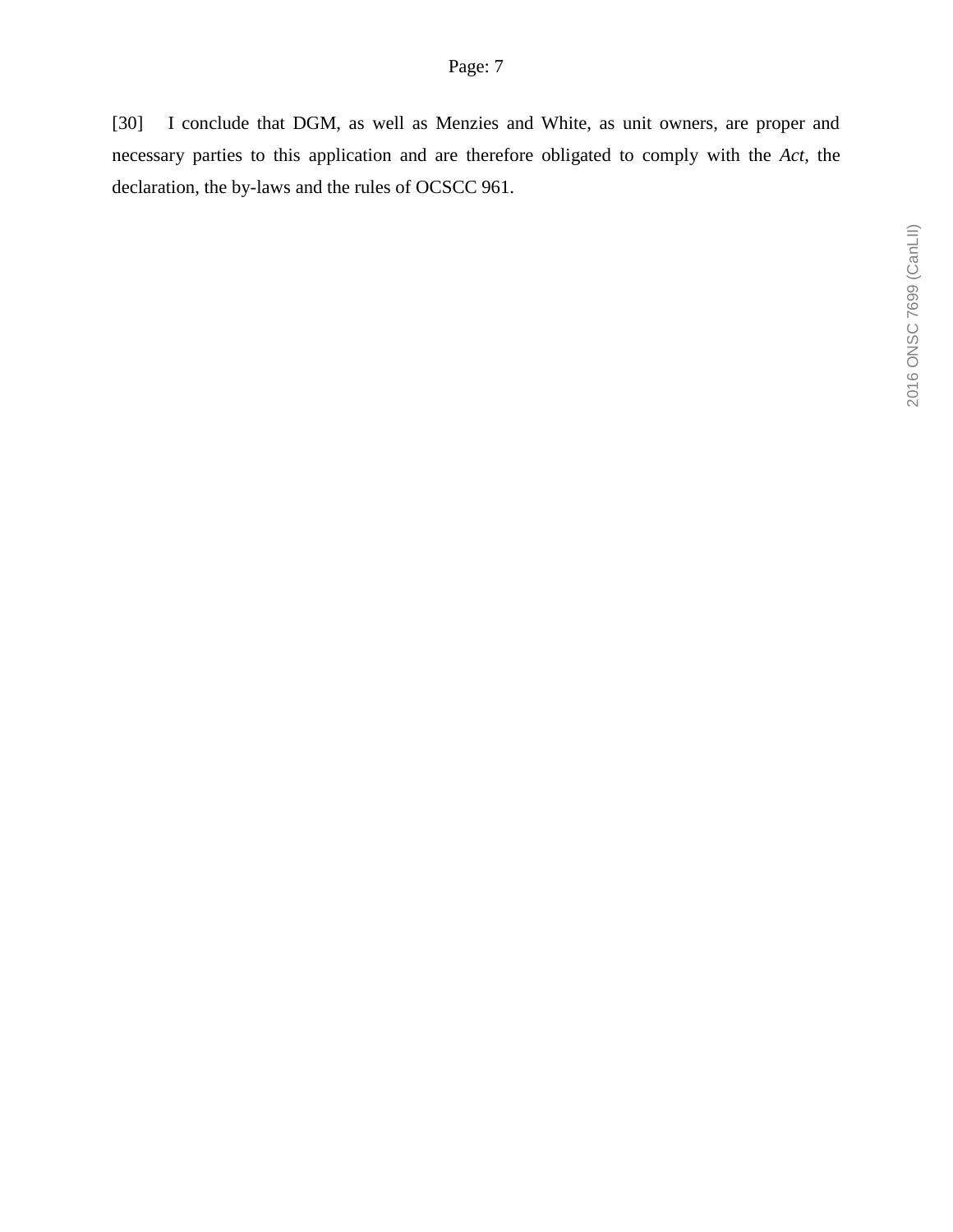[31] In this case OCSCC 961 has brought its application pursuant to Section 134 of the *Act,*  which provides:

# **Compliance order**

134. (1) Subject to subsection (2), an owner, an occupier of a proposed unit, a corporation, a declarant, a lessor of a leasehold condominium corporation or a mortgagee of a unit may make an application to the Superior Court of Justice for an order enforcing compliance with any provision of this Act, the declaration, the bylaws, the rules or an agreement between two or more corporations for the mutual use, provision or maintenance or the cost-sharing of facilities or services of any of the parties to the agreement. 1998, c. 19, s. 134 (1); 2000, c. 26, Sched. B, s. 7 (7).

# **Pre-condition for application**

(2) If the mediation and arbitration processes described in section 132 are available, a person is not entitled to apply for an order under subsection (1) until the person has failed to obtain compliance through using those processes. 1998, c. 19, s. 134 (2).

[32] Section 132(4) provides as follows:

(4) Every declaration shall be deemed to contain a provision that the corporation and the owners agree to submit a disagreement between the parties with respect to the declaration, by-laws or rules to mediation and arbitration in accordance with clauses (1) (a) and (b) respectively. (Emphasis mine)

[33] Where a party fails to request arbitration at the first opportunity or has engaged in steps specific to the civil litigation process over and above the delivery of pleadings, that party may be found to have waived its right to arbitration.<sup>1</sup> Similarly where a defendant takes significant steps in response to litigation and does not advance an objection to the Court's jurisdiction at the earliest opportunity may be deemed to have waived their right to arbitration.<sup>2</sup> In the context of

<sup>1</sup> *Hargraft Schofield LP v. Fluke*, 2014 ONSC 5866 at paras 39-41

<sup>2</sup> *Bouchan et al. v. Slipicoff* et al., 2009 ONSC CanLII 728 at para 30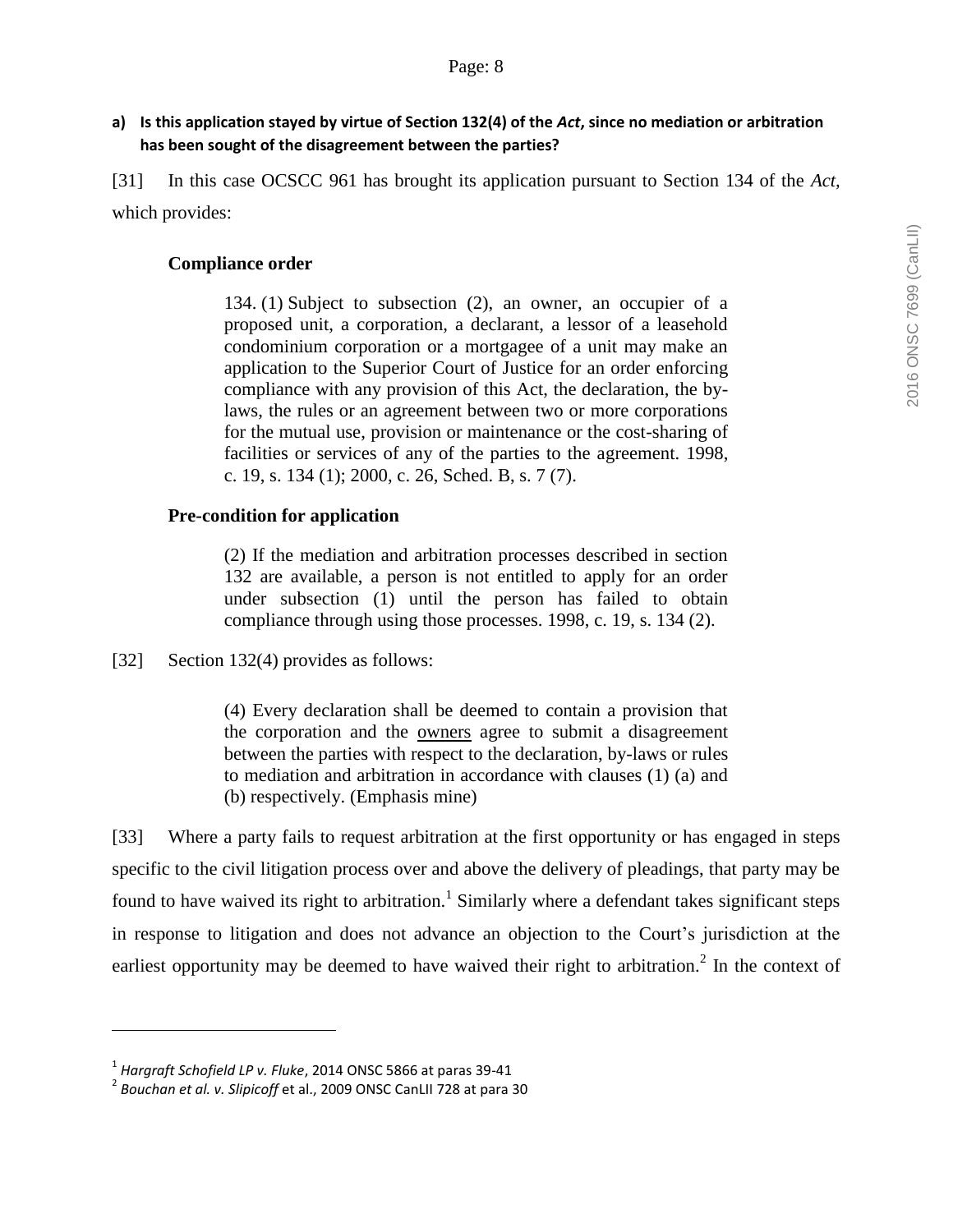condominium matters, Justice Juriansz (as he then was) conclude that delays by party to request arbitration constitute a waiver of the application of 132(4) of the *Act. 3*

[34] I find that the Respondents waived the provisions of section 134(2) of the *Act* by commencing their own application against OCSCC 961 and then persisting with that application over a period of 7 months before suddenly arguing that this court lacked jurisdiction to hear OCSCC 961's application.

[35] Respondents' counsel acknowledges that their actions may have constituted a waiver of the arbitration provisions of section 134(2) but not of the mediation provisions; and as such, OCSCC 961's application must still be stayed. A similar argument was raised in *Nipissing Condominium Corporation No. 4 v. Simard*, 2009 ONCA 743 (CanLII). In that case, the Respondent Simard was the owner of the condominium unit and the dispute centered on his rental of the unit to students. The Condominium Corporation sought an order terminating the students' tenancies claiming that they were in breach of the occupancy restriction in the condominium's declaration.

[36] The Court of Appeal upheld the motion judge's decision to refuse a motion to stay the application because of non-compliance with section 134(2) of the *Act*. The motions judge had concluded:

"this case involves intertwined issues under the Condominium Act and the Condominium Declaration that go beyond the owners of the units and the Corporation, who are the only parties referred to in the requirement of mediationarbitration in s.132(4) and  $(1)$ "

[37] I have already concluded that DGM is a tenant and an occupier and a necessary party to this application. Section 134(2) has no application where the dispute is with a tenant. As in the case of *Nipissing,* staying the proceeding against the owners but not against the tenant would be contrary to Section 138 of the *Courts of Justice Act,* R.S.O. 1990, c. C.34 which seeks to avoid the multiplicity of proceedings. I accordingly dismiss the Respondents' request for a stay of proceedings

<sup>3</sup> *McKinstry v. YCC No .472*, [2003] O.J. No. 5606 at paras 24 and 26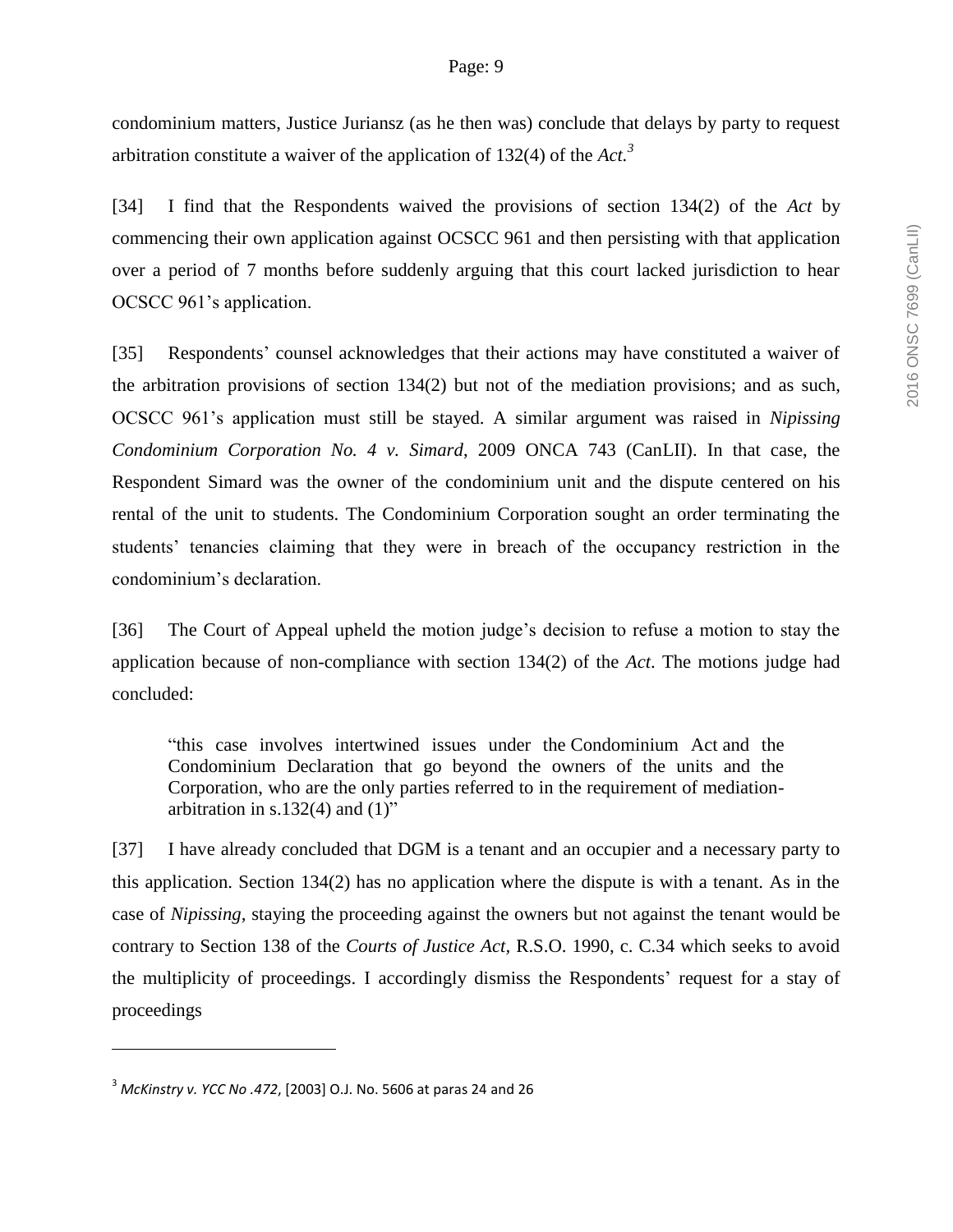### **b) Should notice be given to all of the other 243 unit owners, so that they could make submissions, if they chose?**

[38] In its initial application, OCSCC 961 sought declaratory relief against the Respondents as follows:

- 1. A declaration that article 3.1(a) of OCSCC No. 961's declaration prohibits shortterm rentals and transient occupancy for financial, consideration of condominium units at OCSCC 961;
- 2. A declaration that any lease or occupancy for financial consideration of the unit for a period of less than four months constitute a prohibited use under OCSCC 961's Declaration and Rules;
- 3. A declaration that any lease or occupancy of units at OCSCC 961 shall be a minimum four month;
- 4. An order preventing the Respondents from entering into short-term leases or from allowing short-term occupancy or short-term use of unit 2601 at OCSCC 961;
- 5. The costs of this application, on the full indemnity scale is provided by the Corporation's governing documents and by the Condominium Act, 1998, S.O. 1998, c. 19;
- 6. Such further and other relief as this Court deems just.

[39] On the return of the application, counsel for the Applicant advised the court that he would not be seeking the first three declarations listed above. It was clear that OCSCC 961 was relying on section 134 of the *Act* in seeking "an order enforcing compliance with any provision of this *Act*, the declaration, the by-laws, the rules".

[40] In light of this, the Respondents principal objection that notice be given where declaratory relief is being sought is no longer an issue. Nevertheless, the Respondents rely on Rule 5.03 of the *Rules of Civil Procedure*, R.R.O. 1990, Reg. 194 that requires that "every person whose presence is necessary to enable the court to adjudicate effectively and completely on the issues in a proceeding shall be joined as a party to the proceeding". The Respondents were the only unit owners served with this application.

[41] The Respondents also rely on Rule 38.06(2) that provides that a judge may dismiss or adjourn an application and direct that notice of the application be served on other persons.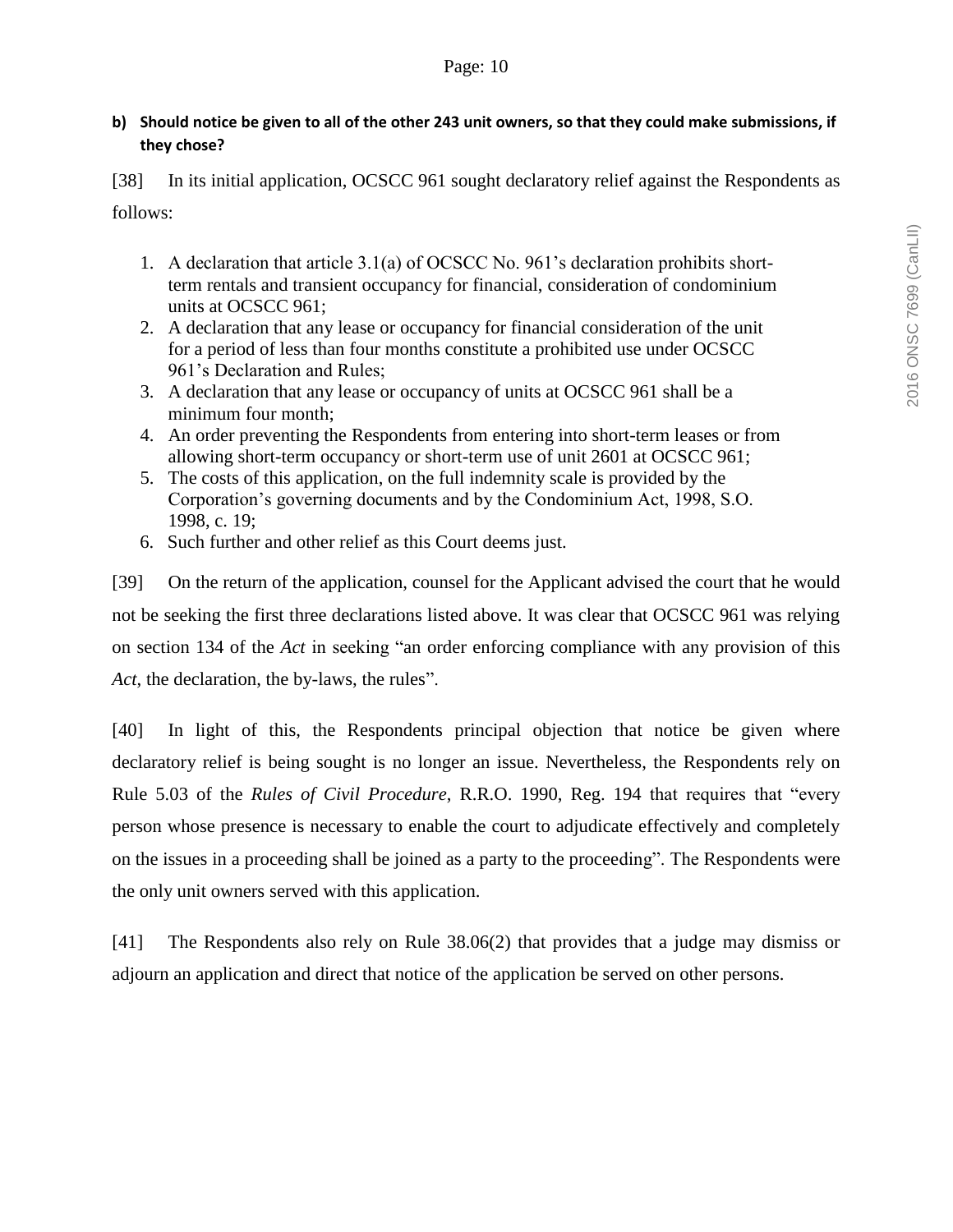#### Page: 11

[42] I acknowledge that the distinction between an order seeking compliance and a request for declaratory relief may be a fine one. In a number of decisions<sup>4</sup>, Ontario Courts have granted declaratory relief in response to an application seeking declarations and compliance with provisions of the *Act.* In those cases, there does not appear to have been any objection raised with the form of the relief sought or with regard to the lack of service on other unit owners. To avoid the argument that has been raised here, it may be that the better practice is to seek an order directing compliance and avoid specific requests for declaratory relief. In any event, any order obtained in this case would be limited to the Respondents named in this application.

[43] In this case, all unit owners were given notice of the new rule with respect to short term tenancies on April 11, 2016 and were advised of the 30 day time limit under which they could requisition a meeting of the owners to vote on the rule. No such requisition was made and as a result the rule became valid and enforceable on May  $11<sup>th</sup>$ , 2016.

[44] While Menzies indicated in his correspondence that he represented other "owners", DGM was the sole Applicant seeking injunctive relief and the only unit owner to take any step in opposing the rule.

[45] Sections 109 and 110 of the *Act* require that notice be given to every owner only when the condominium corporation seeks to amend its declaration or description. I am satisfied that notice to other unit owners was not required in this case. Their participation is not necessary to determine the issues in this case and no other unit owner is directly affected by any order that might be made. If other owners are engaged in similar activities, OCSCC 961 will have to bring a further application should that be necessary.

## **c) Do the Declaration, the Bylaws and the Rule prohibit the form of short term rental or other uses engaged in by the Respondents?**

<sup>4</sup> *Nipissing Condominium Corporation No. 4 v. Kilfoyl*, 2009 CanLII 46654 (ON SC) ; *Metropolitan Toronto Condominium Corp. No. 850 v. Oikle,* [1994] O.J. No. 3055; *Muskoka Condominium Corporation No. 39 v. Kreutzweiser*, 2010 ONSC 2463 (CanLII)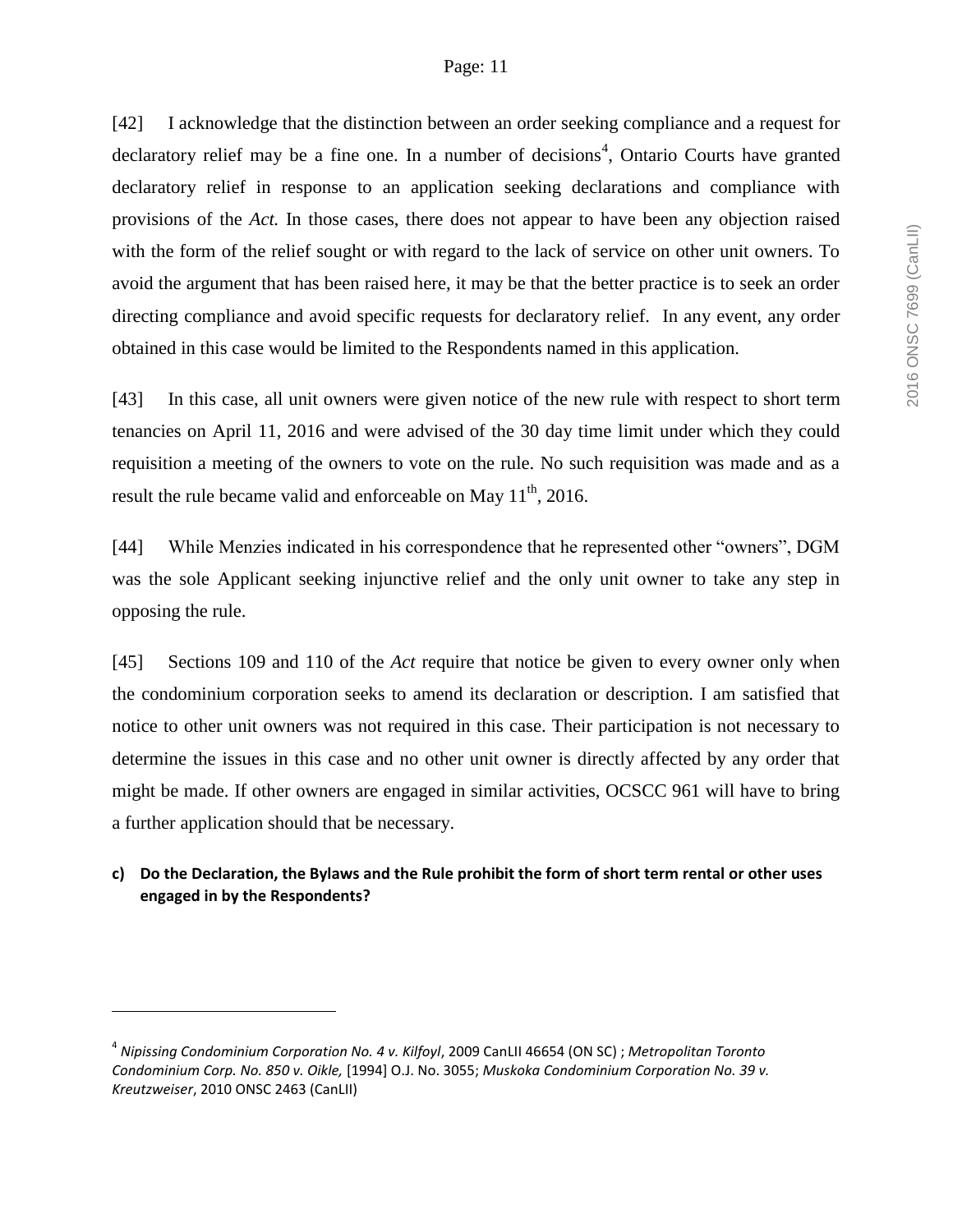[46] Section 7(4)(b) of the *Act* provides that a Condominium Declaration may contain conditions or restrictions with respect to the occupation and use of units, as well as conditions or restrictions with respect to the lease of units.

[47] Article 3.1 of OCSCC 961's Declaration provides that its residential units are to be occupied "only for the purpose of a single family dwelling which includes a home office […] and for no other purpose".

[48] In the absence of a definition in the condominium documents of what constitutes a "single family", the courts have defined a "family" as a "*social unit consisting of parent(s) and their children, whether natural or adopted, and includes other relatives if living with the primary group*". <sup>5</sup>

[49] I accept the Applicant's argument that a "one family residence" is "a basic social unit which involves more than merely sharing short term temporary sleeping quarters and shared facilities on a rental basis" and that courts have ordered compliance and enforced single-family provisions.<sup>6</sup>

[50] Based on the evidence before me, there is no doubt that the Respondents, who have leased their unit, on a repeated short-term basis in a hotel-like operation, are in breach of the Declaration.

[51] "Single family use" cannot be interpreted to include one's operation of a hotel-like business, with units being offered to complete strangers on the internet, on a repeated basis, for durations as short as a single night. Single family use is incompatible with the concepts of "check in" and "check out" times, "cancellation policies", "security deposits", "cleaning fees",

<sup>5</sup> *Chan v. T.S.C.C. No. 1834*, 2011 ONSC 108, paras. 29-31; aff'd 2012 ONCA 312 –*York Condominium Corporation No. 17 v. An Ge*, 2013 ONSC 3328, para. 27-29;Audrey Loeb, *Condominium Law and Administration* (Toronto: Carswell), at chapter 3(1)(b)(ii)(G)

<sup>6</sup> *York Condominium Corporation No. 17 v. An Ge*, 2013 ONSC 3328, paras. 27-29; *Nipissing Condominium Corporation No. 4 v. Kilfoyl*, 2010 ONCA 217;*Chan v. TSCC No. 1834*, 2011 ONSC 108, paras. 32; aff'd 2012 ONCA 312; *Ballingall v. Carleton Condominium Corporation No. 111*, 2015 ONSC 2484;Audrey Loeb, *Condominium Law and Administration* (Toronto: Carswell),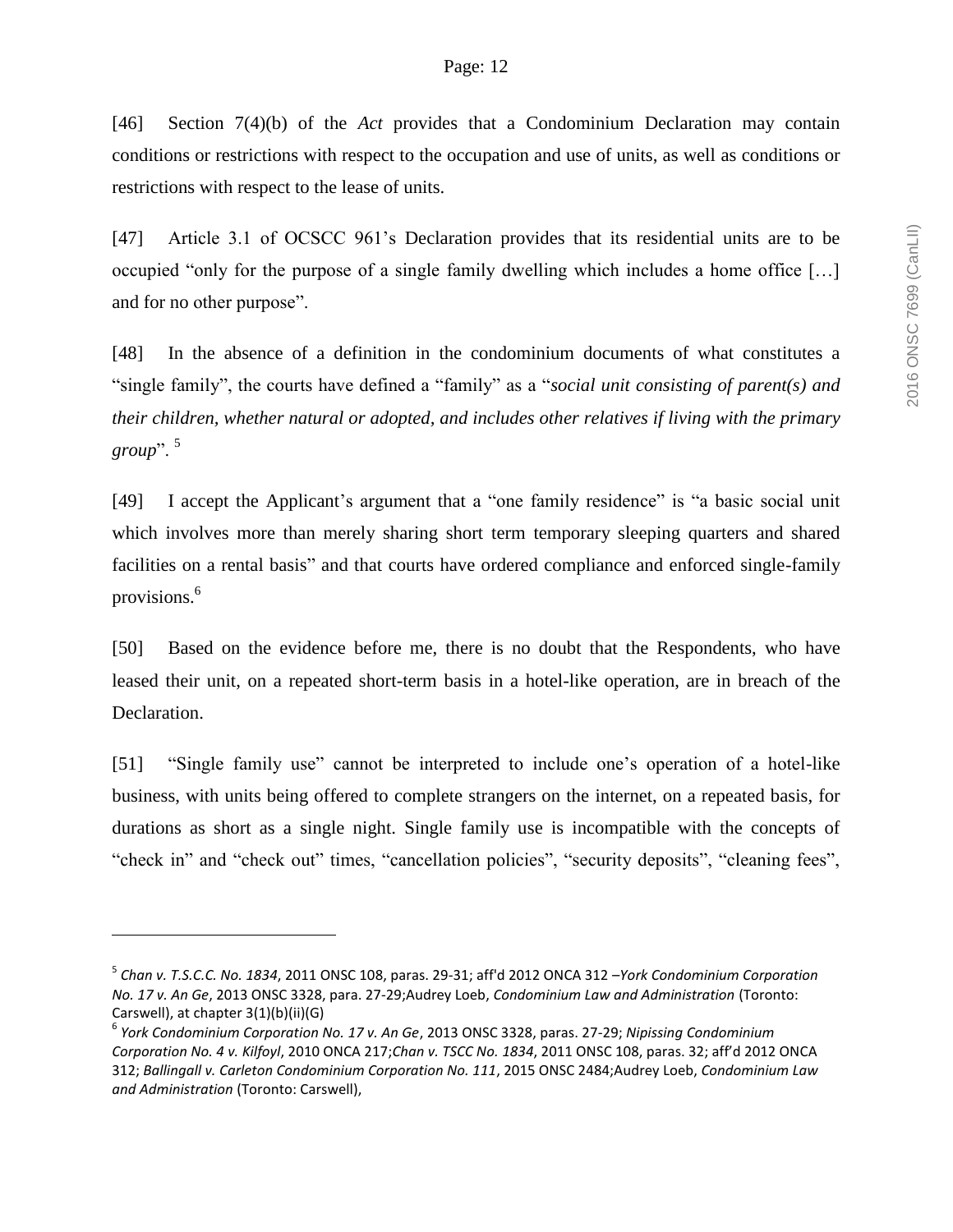instructions on what to do with dirty towels/sheets and it does not operate on credit card payments.

[52] Moreover "Single family use" could not have contemplated including the use of a unit to house out-of-town witnesses and experts for trial preparation or the unit being offered on silent auctions for not-for-profit organizations or to hold a law firm's office functions and Christmas parties. What has happened in this case is a commercial use of the unit.

[53] Section 58 of the *Act* gives OCSCC 961's directors the authority to make rules as follows:

58. (1) The board may make, amend or repeal rules respecting the use of common elements and units to,

(a) promote the safety, security or welfare of the owners and of the property and assets of the corporation; or

(b) prevent unreasonable interference with the use and enjoyment of the common elements, the units or the assets of the corporation.

(2) The rules shall be reasonable and consistent with this Act, the declaration and the by-laws.

[54] Rules preventing short-term leasing that are not so overly restrictive as to completely negate or fundamentally alter the right of owners to lease their units to traditional tenants have been found valid and in compliance with s. 58 of the *Act*. Specifically, rules requiring that leases be in excess of 4 months have been found to be valid and enforceable.<sup>7</sup>

[55] I conclude that the Declaration and the Rule validly prohibit the form of short term rental or other uses engaged in by the Respondents.

**d) Has the application become moot since Menzies has undertaken not to lease the unit?**

<sup>7</sup> *MTCC No 850 v. Sylvia Oikle*, [1994] O.J. No. 3055 (S.C.J) at para. 31;*Skyline Executive Properties Inc. v. Metro Toronto Condominium Corp. No. 1280*, [2001] O.J. No. 3512 (S.C.J.) at paras. 17-19;*Apartments International Inc. v. Metro Toronto Condominium Corp. No. 1280*, [2002] O.J. No. 3821 (S.C.J.) at para. 28 ; *Ballingall v. Carleton Condominium Corporation No. 111*, 2015 ONSC 2484 at paras. 73-74 .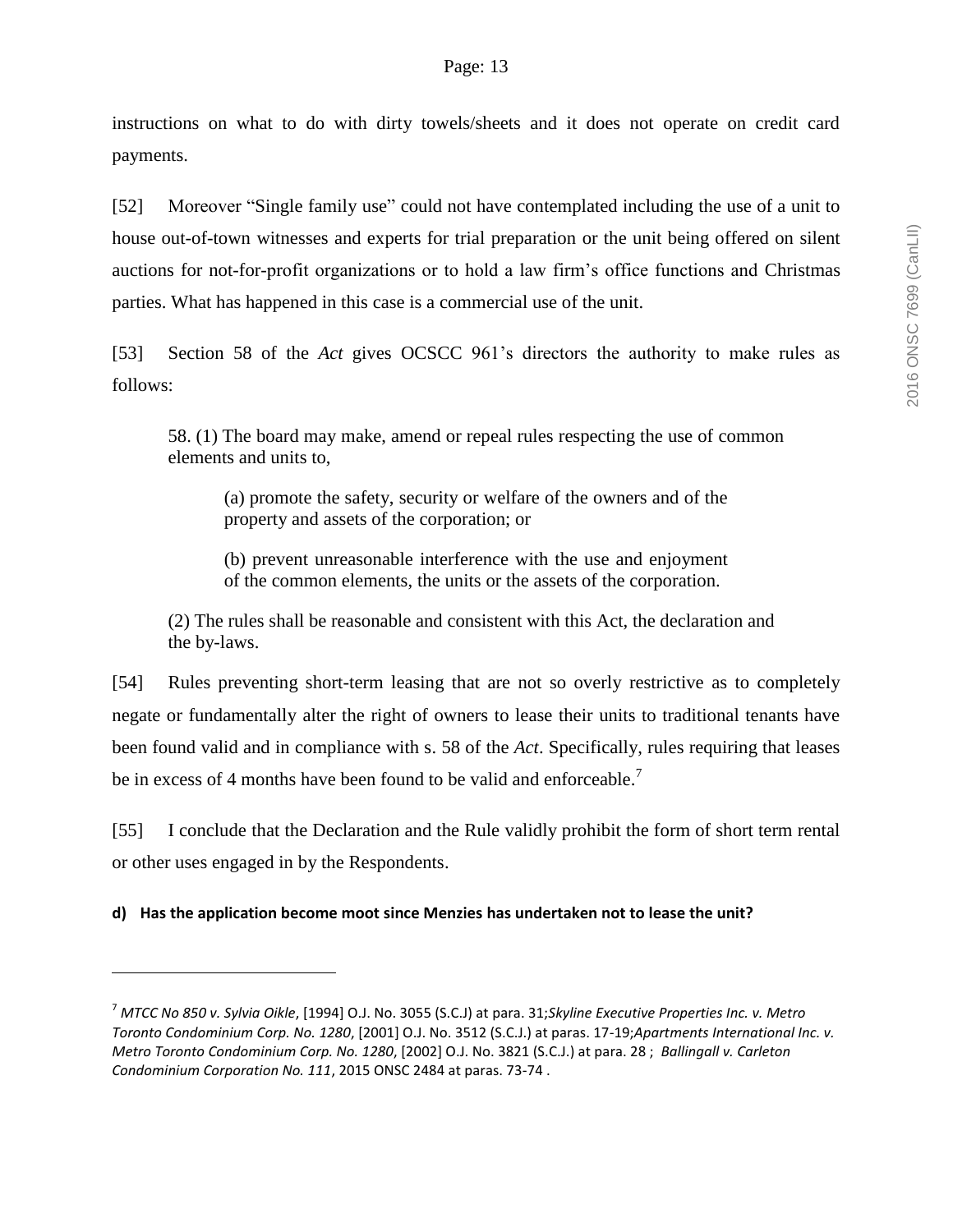#### Page: 14

[56] As recently as October 13. 2016. Norma White swore an affidavit contesting the validity of the rule. Notwithstanding that Justice Scott set aside DGM's ex parte injunction on May 13th, 2016 and the rule had become valid and enforceable as of that May  $12<sup>th</sup>$ , the Respondents continued to lease out the unit in contravention of the rule.

[57] Lisa Miall, DGM's booking agent, deposes that bookings had been made prior to her being informed of the new rule and that the decision to honour existing contracts was hers as well as that of the owners as this would have resulted in a loss of revenue for the owners and a salary for her and that this would be an inconvenience for the people who had booked the unit.

[58] Both Ms. White and Ms. Miall are very critical of the Board who they accuse of slanderous conduct. Their responding material dated October 18, continues to support request for injunctive relief even though DGM's application was formally abandoned on October 13th, 2016.

[59] Given the Respondents' continued use of their unit in violation of the rule, their continued objections and the lack of any acknowledgement on their part that the rule is enforceable and valid, an order directing their compliance is to issue.

[60] Absent any agreement by the parties on the matter of costs, the successful Applicant is to provide me with its submission on costs with respect to this application and the DGM's abandoned application within 20 days of the release of this decision. These submissions are not to exceed ten pages in length. (excluding attachments) The Respondents are to provide responding submissions also limited to 10 pages in length (excluding attachments)

Justice Robert Beaudoin

**Released:** December 8, 2016